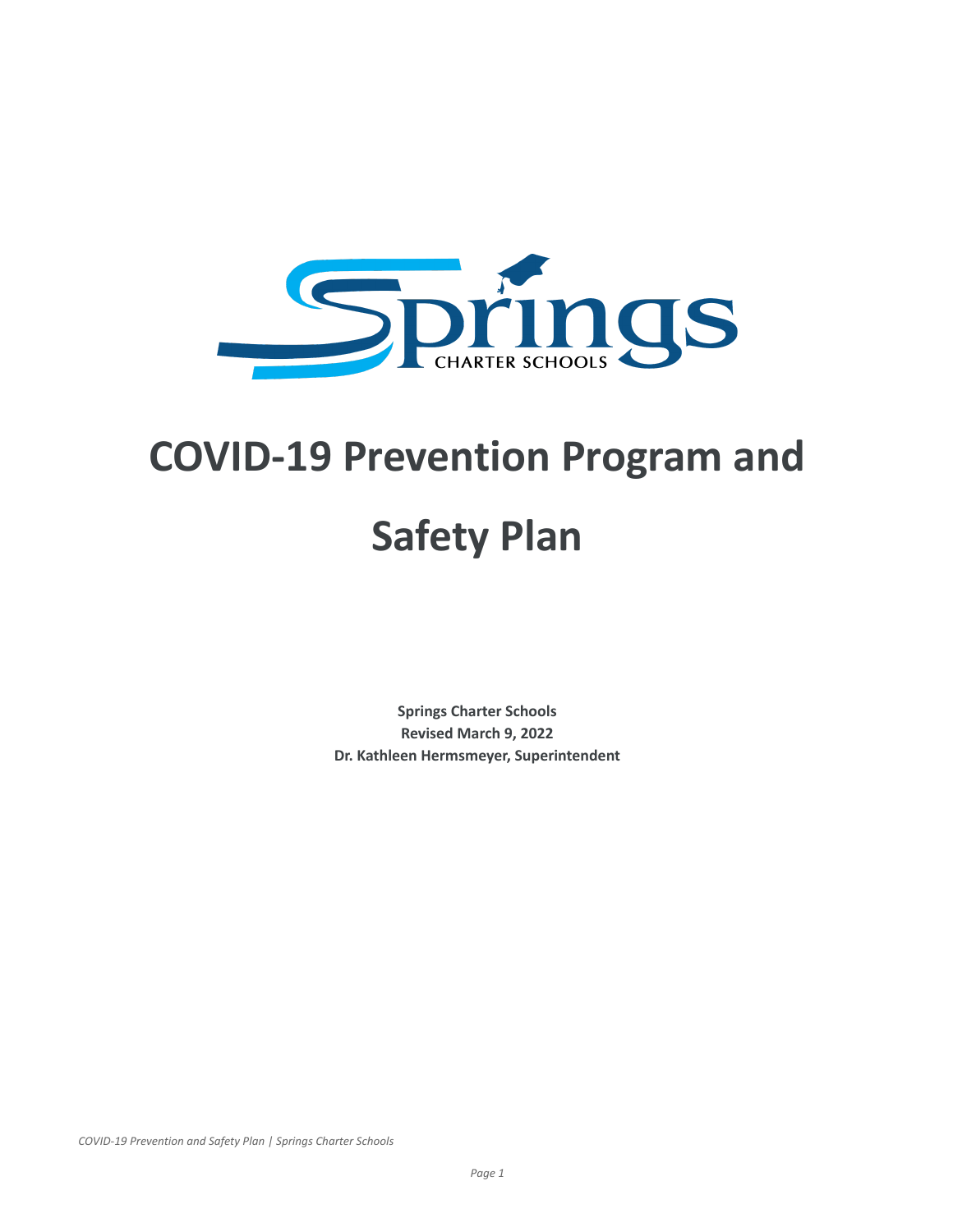

## **Introduction**

Springs Charter Schools is a network of schools in Southern California that includes: River Springs Charter School, Empire Springs Charter School, Citrus Springs Charter School, Pacific Springs Charter School, Harbor Springs Charter School, and Vista Springs Charter School. Springs Charter Schools' student centers are located in San Bernardino, Riverside, Orange, and San Diego counties.

All guidance included in this plan is consistent with the January 12, 2022 updated COVID-19 Public Health Guidance for K-12 Schools in California, 2021-22 School Year provided by the California Department of Public Health (CDPH)<sup>1</sup> and the Center for Disease Control (CDC). In addition, updates have been made to include the February 28, 2022 CDPH guidance on masks and face coverings for K-12 schools. According to CDPH, after March 11, 2022, the universal masking requirement for K-12 and Childcare settings will end.

The Springs' community understands that the ability to stay open may be unstable and that full or partial facilities closures will most likely continue to occur. All individuals may be a carrier of the COVID-19 virus and are expected to adhere to the safety protocols outlined in this document. Springs Charter Schools recognizes that not all individuals can tolerate some of the restrictions imposed and will provide alternate plans on a case-by-case basis in order for all staff and all students to have equitable access.

All campus and facility administrators will ensure that staff, students, and community members are educated about the virus, are provided information about the school's plan for reducing the risk of the spread of the virus, and will ensure that all safety precaution protocols are implemented.

NOTE: As Local Educational Agencies (LEA) are required to adhere to local county health and safety guidelines, the *Safe Return to In-Person Instruction and Continuity of Services plan will be continuously reviewed and as appropriate, updated when there are changes to local health and safety guidelines.*

<sup>1</sup> COVID-19 Public Health Guidance for K-12 Schools in California, 2021-22 School Year, January 12, 2022, https://www.cdph.ca.gov/Programs/CID/DCDC/Pages/COVID-19/K-12-Guidance-2021-22-School-Year.aspx# *COVID-19 Prevention and Safety Plan | Springs Charter Schools*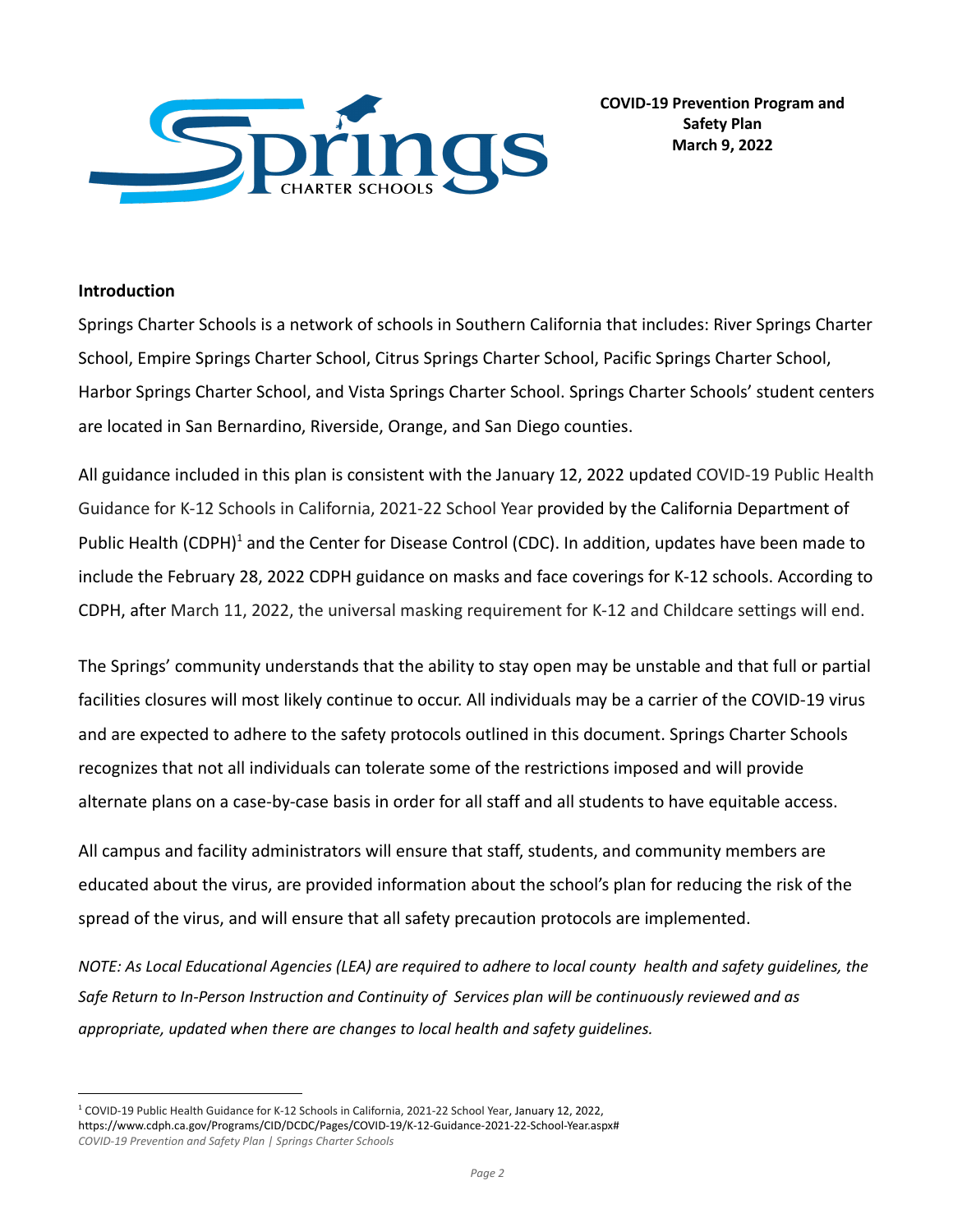| <b>TABLE OF CONTENTS</b>                               | <b>PAGE</b> |
|--------------------------------------------------------|-------------|
| <b>AUTHORITY AND RESPONSIBLE STAFF</b>                 | 5           |
| <b>MAINTENANCE AND HEALTHY OPERATIONS</b>              | 6           |
| <b>Employee Participation</b>                          |             |
| Parent and Student Participation                       |             |
| Identified Leadership Staff Responsibilities           |             |
| PROMOTION OF HEALTHY HYGIENE AND SAFE PRACTICES        | 7           |
| <b>Symptoms Check</b>                                  |             |
| Daily Pre-Screening for Symptoms at Home               |             |
| Handwashing and Healthy Hygiene Practices              |             |
| Face Coverings and Personal Protective Equipment (PPE) |             |
| Non-Classroom Spaces                                   |             |
| Classroom Space                                        |             |
| <b>OTHER SAFETY CONSIDERATIONS</b>                     | 10          |
| Master Schedule                                        |             |
| <b>Contact Tracing</b>                                 |             |
| Ventilation                                            |             |
| <b>Staff Safety</b>                                    |             |
| Visitors/Volunteers/External Groups                    |             |
| <b>SCHOOL CLEANING AND SANITATION</b>                  | 12          |
| Daily Cleaning                                         |             |
| Sanitizing and Disinfecting                            |             |
| Drinking-Water Stations and Fountains                  |             |
| Playgrounds                                            |             |
| <b>TESTING AND VACCINES</b>                            | 13          |
| <b>Surveillance Testing for Staff</b>                  |             |
| Vaccines for Staff                                     |             |
| <b>NOTIFICATION OF EXPOSURE</b>                        | 15          |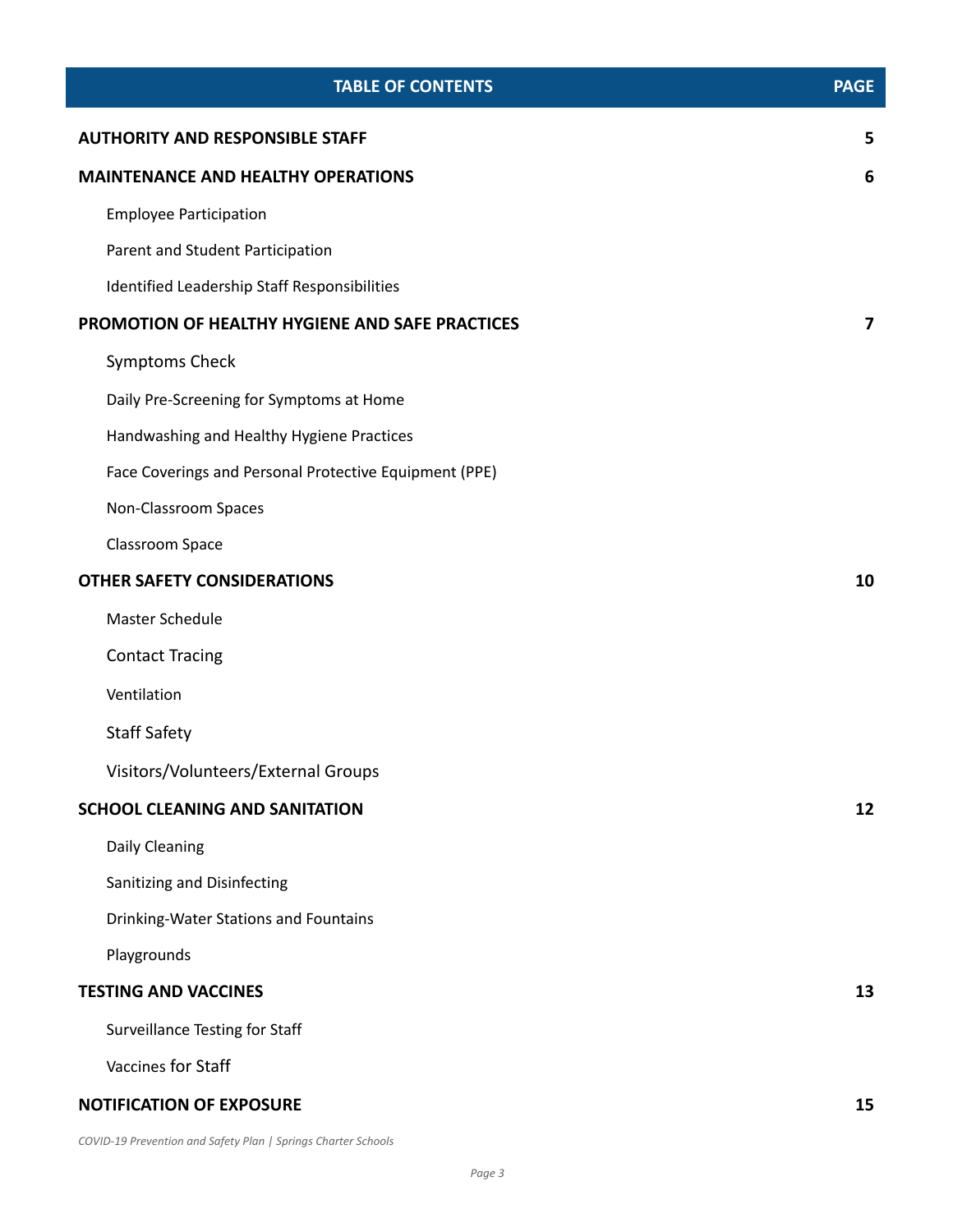| Reporting Requirements for All Stakeholders |                                                                |    |
|---------------------------------------------|----------------------------------------------------------------|----|
|                                             | Staff or Students Displaying Symptoms of COVID-19              |    |
|                                             |                                                                |    |
|                                             | <b>FACILITY CLOSURE PROCEDURES</b>                             | 17 |
|                                             | Immediate Response to a Reported Exposure                      |    |
|                                             | Tracing Investigation of an Individual or Cluster of Exposures |    |
|                                             | Authority for Partial Facility Closure                         |    |
|                                             | <b>Facility Closure</b>                                        |    |
|                                             | Authority for Facility Quarantine                              |    |
|                                             | <b>REPORTING A CONFIRMED CASE OF COVID-19</b>                  | 19 |
|                                             | <b>REOPENING A FACILITY AFTER A CLOSURE</b>                    | 19 |
|                                             | ATHLETICS AND EXTRACURRICULAR ACTIVITIES                       | 19 |
|                                             | <b>COVID-19 TRAINING</b>                                       | 20 |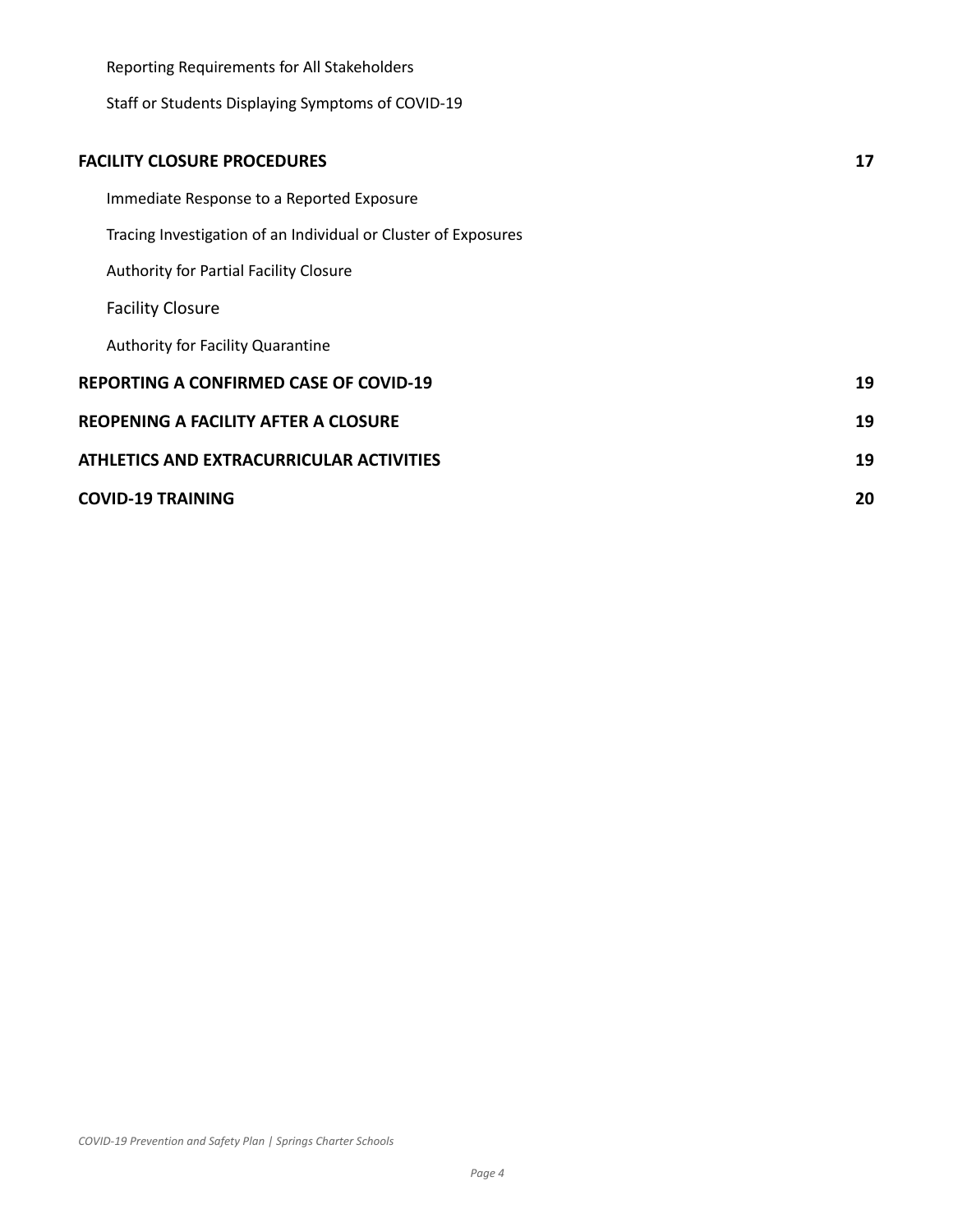## **AUTHORITY AND RESPONSIBLE STAFF**

<span id="page-4-0"></span>Recommendations regarding in-person school reopening and closure are based on the latest available evidence as well as state and local disease trends. Since the onset of the COVID-19 Pandemic in March 2020, guidance on the effectiveness of disease control and mitigation strategies continues to emerge regularly, recommendations to the most recent guidance for the reopening of schools in California will continue to occur.

Springs Charter Schools operates campuses in San Bernardino, Riverside, Orange, and San Diego Counties.

Authorizing Entities and Charter Schools are:

Helendale Elementary School District - Empire Springs Charter School Riverside County Office of Education - River Springs Charter School Orange County Department of Education - Citrus Springs Charter School California Department of Education - Vista Springs Charter School Julian Elementary School District - Harbor Springs Charter School San Diego County Office of Education - Pacific Springs Charter School

Local health agencies in counties where Springs Charter Schools' facilities are located include:

San Bernardino Health Department

Riverside Health Department

Orange County Health Department

San Diego County Health Department

Administrative Staff Responsible to implement the COVID-19 Prevention and Safety Plan are:

Dr. Kathleen Hermsmeyer, Superintendent Amy Podratz, Assistant Superintendent, Administrative Operations Dr. Vivian Price, Assistant Superintendent, Education Tanya Rogers, Assistant Superintendent, Business and Finance Diane Anvari, Interim Assistant Superintendent, Human Resources Debbie Daniel, Assistant Superintendent, Program Improvement & COVID-19 Network Coordinator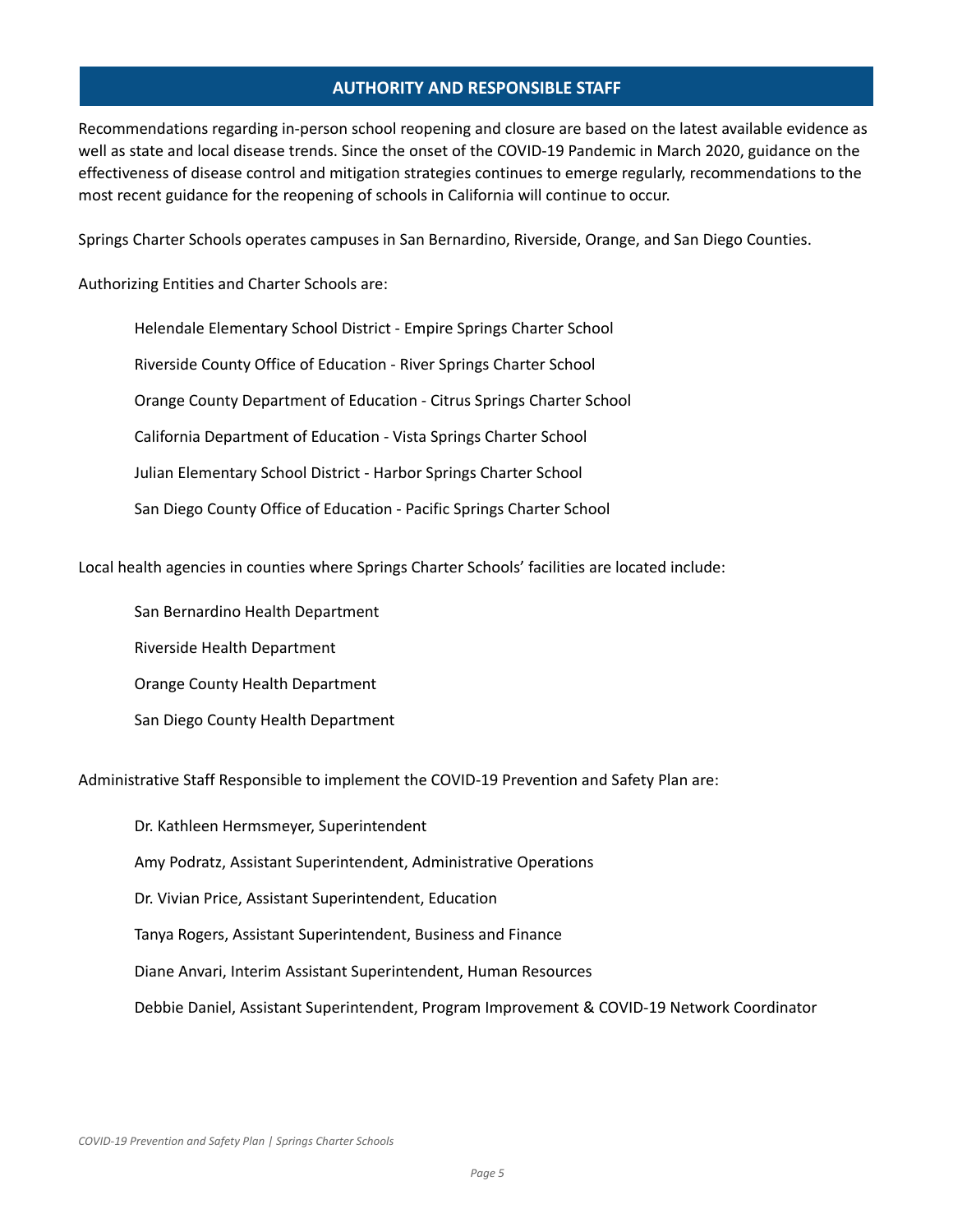## **MAINTENANCE AND HEALTHY OPERATIONS**

<span id="page-5-0"></span>The school has established the following staff liaisons to be responsible for responding to staff and student COVID-19 concerns:

- **Employee's Supervisor:** Employees are required to immediately report any exposure, symptoms, or confirmed COVID-19 diagnosis or test result to their direct supervisor. The supervisor is trained on referral procedures and reporting requirements in addressing health, safety, and personnel guidance. All supervisors are required to report a confirmed COVID-19 situation to the school nurse, Risk Management, and Human Resources.
- **Facilities Administrator:** Each facility has a designated administrator or leadership staff that is responsible to ensure the safety and well-being of all individuals at that facility. Designated leadership staff may be the principal, director, or administrative designee. All facilities administrators are trained in the safety procedures of the school, including understanding and responding to slowing down the spread of COVID-19.
- **School Nurse:** The school nurse is the school's designated coordinator for all medical and reporting requirements of contagious diseases, including COVID-19.
- **COVID-19 Network Administrator:** The COVID-19 Network Administrator is the superintendent or designee assigned to be responsible to ensure that the school community is adhering to the COVID-19 Prevention Program Prevention and Safety Plan for Reopening In-Person Instruction.

## **Other Maintenance Operations:**

- In collaboration with the Human Resources Department, Senior Leadership staff members are responsible to monitor staff absenteeism and maintain a roster of trained substitute staff as needed.
- In collaboration with the school nurse, employee supervisors and facilities administrators are responsible for the implementation of the COVID-19 Safety Plan, including monitoring symptoms among students and staff and ensuring that people with symptoms are isolated as soon as possible.
- In collaboration with senior leadership, principals and directors of instructional programs are responsible for creating systems that allow staff and families to self-report symptoms and receive prompt notifications of exposures, exclusions, and closures, while maintaining confidentiality as required by FERPA, HIPAA, and related confidentiality and privacy law.
- School leadership and employee supervisors will ensure that staff and students who are at higher risk for severe illness or who cannot safely distance from household contacts at higher risk, will be provided virtual options.

<span id="page-5-1"></span>●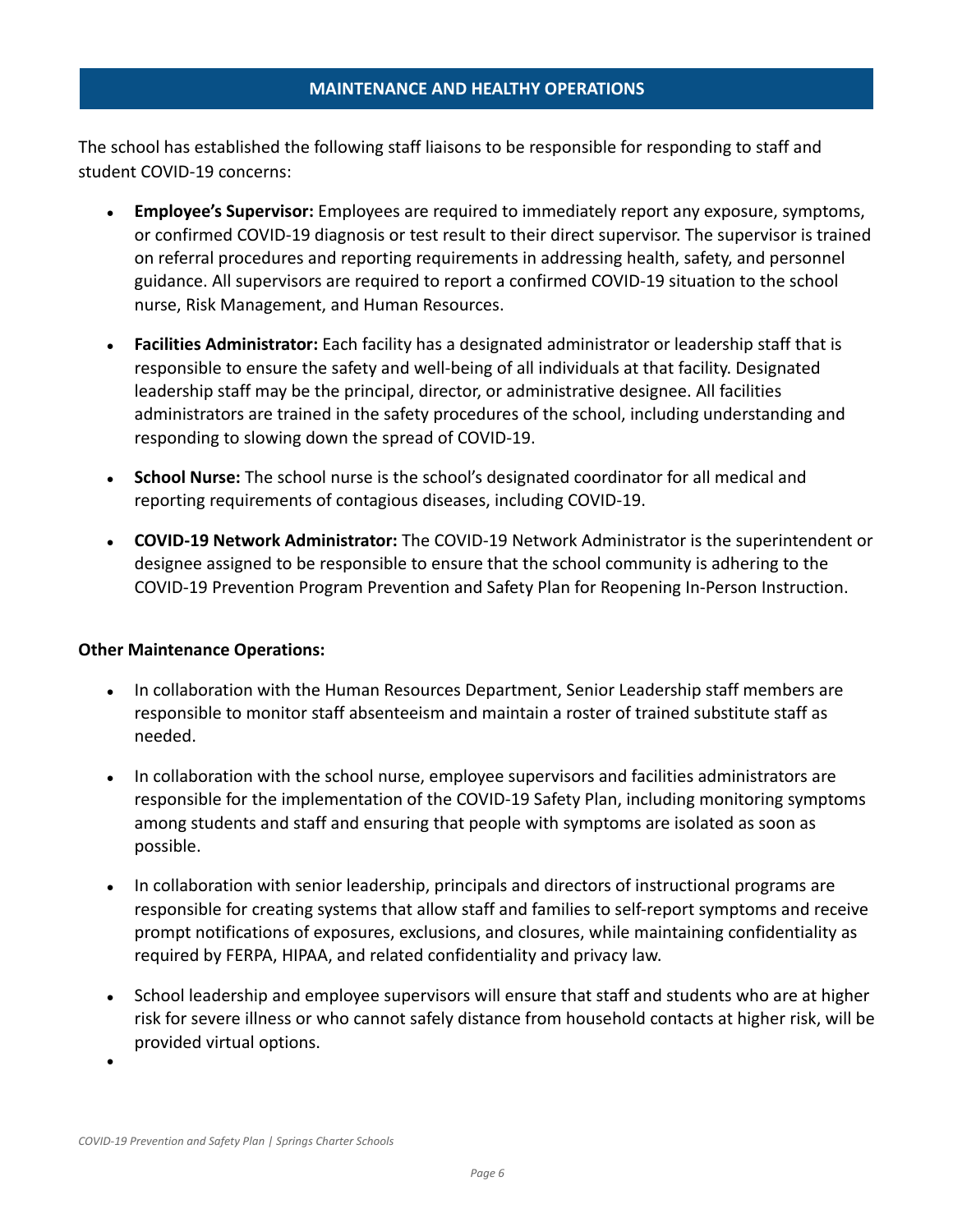## **PROMOTION OF HEALTHY HYGIENE AND SAFE PRACTICES**

## <span id="page-6-1"></span><span id="page-6-0"></span>**Introduction**

A primary goal for safe school operation is the ability of the school to reduce or eliminate in-school transmission of viruses and infections. Careful planning and implementation of safety measures and the layering of mitigation strategies are proven methods that are most effective in decreasing the number of transmissions.

**Daily Pre-Screening for Symptoms at Home** Staff and parents of students will conduct a daily pre-screening for symptoms and possible fever before entering the facility. Signage will be posted at entry points to the campus to remind everyone not to enter the campus if they are presenting symptoms or had a recent exposure to a confirmed positive case.

- <span id="page-6-2"></span>Students and adults experiencing symptoms listed must not attend school. The list below has been compliled by the CDC as common symptoms of COVID-19 but is not intended to be an exhaustive list:
	- Fever of 100.4°F or higher or chills
	- Cough
	- Shortness of breath or difficulty breathing
	- Fatigue
	- Muscle or body aches
	- Headache
	- New loss of taste or smell
	- Sore throat
	- Congestion or runny nose
	- Nausea or vomiting
	- Diarrhea
- If the studentexhibits one high-risk symptom, or two or more low-risk symptoms for COVID- 19, regardless of vaccination status, the student will be separated from other students and staff while waiting for a parent/guardian to arrive for pick up.

| Low-risk Symptoms           |                     | High-risk Symptoms                              |  |
|-----------------------------|---------------------|-------------------------------------------------|--|
| Fever (100°.4 F or greater) | Fatigue             | Loss of Taste or Smell                          |  |
| Chills                      | Runny Nose          | New and persistent/uncontrolled cough           |  |
| Nausea                      | Congestion          | Shortness of breath and/or difficulty breathing |  |
| Vomiting                    | Sore Throat         |                                                 |  |
| Diarrhea                    | Muscle / Body Aches |                                                 |  |
| Headache                    |                     |                                                 |  |

● If there was no exposure to a COVID-19 positive person, the following criteria needs to be met by the student before returning to school:

## 1. At least 24 hours have passed without fever and fever reducing medication

### 2. Other symptoms have improved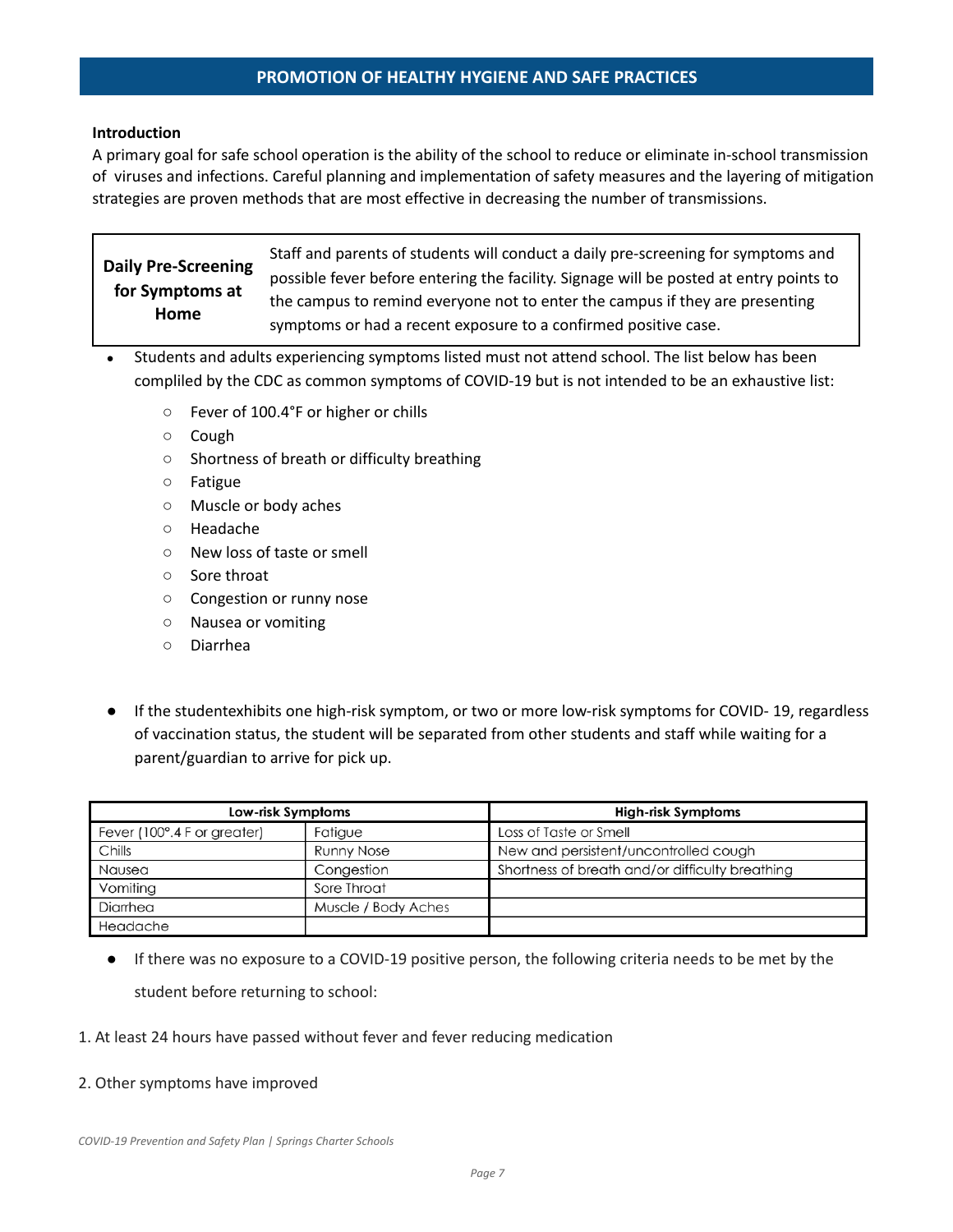One of the following is recommended, but not required:

- Health care provider confirms an alternative diagnosis for symptoms or an underlying condition (a health care provider's note should be on file at school) OR
- Negative Antigen test or SARS-CoV-2 PCR (verification of results is not required) OR
- 10 days have passed since symptoms first developed
- Trained staff will be available at each campus to provide temperature checks and COVID-19 symptom monitoring.
- Staff will conduct ongoing visual health checks and make referrals to the school health office for students that have a cough, sneeze, or other flu-like symptoms.
- Parents will be trained on COVID-19 symptoms and instructed to keep symptomatic students home from in-person instruction and follow the above CDPH criteria to return to school.
- Students or staff that have chronic allergic or asthmatic symptoms that are experiencing atypical symptoms should have a symptoms check by the school nurse to determine if a recommendation for the individual to isolate is required.

Contact tracing and close contact exposure screening. Students who have tested positive for COVID-19 and/or who are placed on quarantine/extended illness will receive independent study assignments.

#### <span id="page-7-0"></span>**Handwashing and Healthy Hygiene Practices** Springs Charter Schools promote healthy hygiene practices to slow down the transmission of COVID-19 and other contagious diseases.

- In collaboration with the Facilities Department, adequate provision of handwashing stations throughout the facilities are provided through the use of either existing stations or the provision of portable stations.
- All facilities are supplied with adequate soap, paper towels, tissues, and sanitizing stations for students and staff.
- Designated times for students to frequently wash their hands are built into each program's daily master schedule to ensure that students do not congregate during transition times that require additional hygiene practices.
- All campuses have posted age-appropriate signage with instructions about proper handwashing and cough and sneeze etiquette around the campus, at each hand washing station, and within each classroom.
- All supervisors and staff are trained and provided with instructional materials on proper handwashing, cough and sneeze etiquette, physical distancing, and wearing of face coverings as protective measures to stop the spread of the virus.
- Teachers are provided with resources and instructional materials to teach and reinforce healthy hygienic practices, including staying home when sick, washing hands, sneezing and cough etiquette, and the proper wearing of face coverings.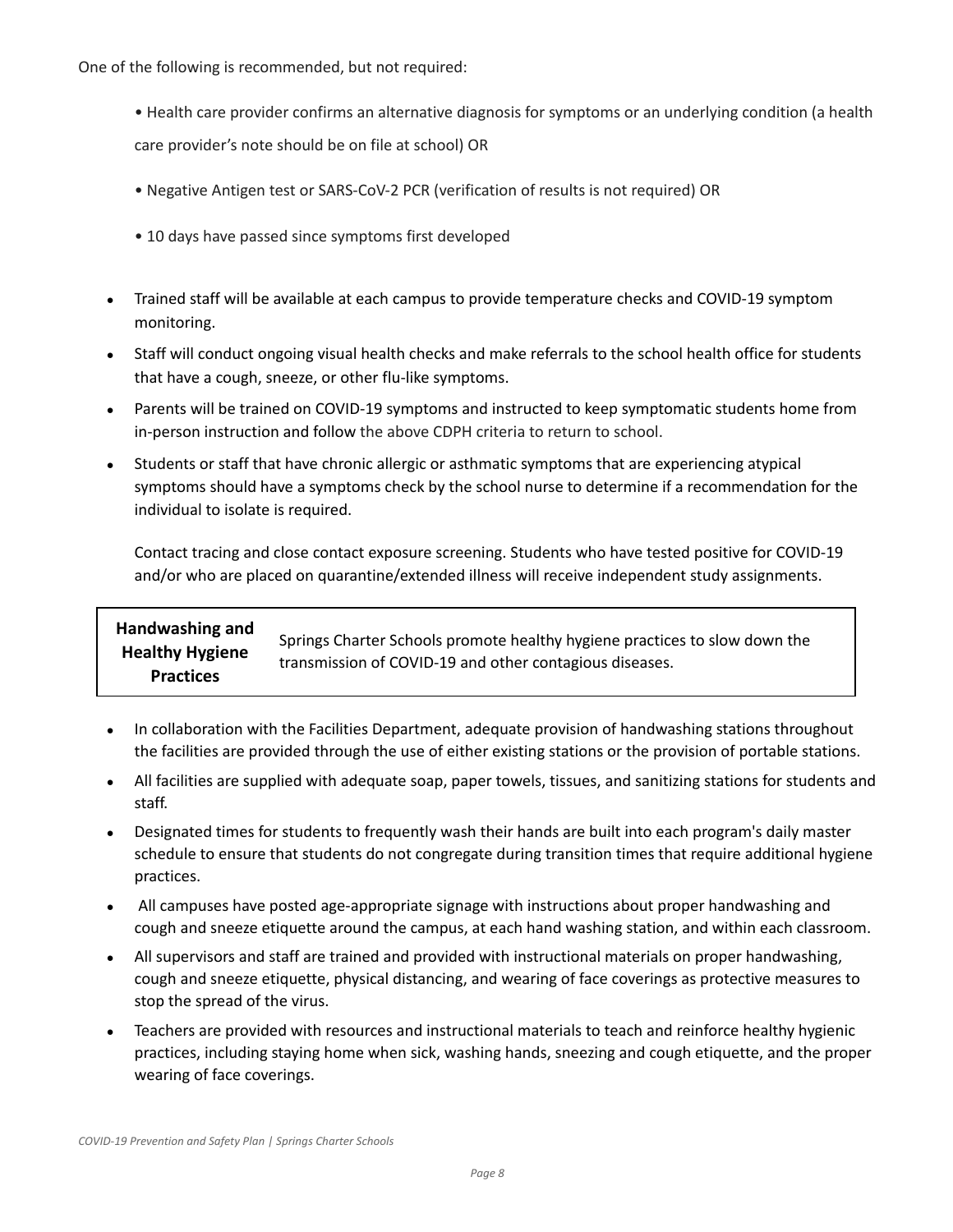## <span id="page-8-0"></span>**Face Coverings and Personal Protective Equipment (PPE)**

**All students, staff, and visitors are to mask indoors, with exemptions per [CDPH Face Mask Guidance,](https://www.cdph.ca.gov/Programs/CID/DCDC/Pages/COVID-19/guidance-for-face-coverings.aspx) through March 11, 2022 after which time masking will be strongly recommended, not required.**

- All students, staff, and visitors are to mask indoors, with exemptions per CDPH Face Mask [Guidance](https://www.cdph.ca.gov/Programs/CID/DCDC/Pages/COVID-19/guidance-for-face-coverings.aspx), through March 11, 2022 after which time masking will be strongly recommended, not required.
- Students and staff who wish to continue masking are welcome to do so and we are committed to making everyone feel cared for and accepted regardless of their choice.
- Surgical masks are available to students, staff, and visitors upon request. Children under the age of 2 are not required to wear face coverings.
- Persons exempted from wearing a face covering due to a medical condition, as confirmed by the school nurse must wear a non-restrictive alternative, such as a face shield with a drape on the bottom edge, as long as their condition permits it, through March 11, 2022, after which time masking will be strongly recommended, not required.
- After March 11, 2022, exemptions will not be necessary, but qualifying staff and students may initiate an exemption to have on file in the case there are changes to CDPH health and safety guidelines.
- Masks are optional outdoors for all students and staff in school settings.
- Schools will provide a face covering for any student upon request.
- In limited situations where a face covering cannot be used for pedagogical or development reasons, (e. g., communicating or assisting young children or those with special needs), a face shield with a drape (per CDPH face mask guidelines) can be used instead of a face covering while in the classroom as long as the wearer maintains physical distance from others. Staff must return to wearing a face covering outside of this exception through March 11, 2022, after which time masking will be strongly recommended, not required.
- When face coverings are removed they should be placed in a clean location, until they are put back on.

## <span id="page-8-1"></span>**Classroom Space**

- Unless otherwise determined by the local health authority, the placement of student desks within each classroom will maximize the available space.
- Classroom space should be set up with materials and other equipment that can be easily cleaned and sanitized as needed.
- Classroom materials should be organized to limit the sharing of instructional materials and in a manner that allows for used materials to be adequately cleaned frequently (such as balls, toys, writing utensils, consumable instructional materials, and books).
- Each class will post health and safety signage and instructions designed for students to easily understand.
- Visual health checks and referrals to the health office will be conducted on an ongoing basis throughout the school day for staff and students.
- Daily cleaning and sanitizing of classrooms and common spaces.
- <span id="page-8-2"></span>● Air filters will be replaced on a schedule, per manufacturer instructions.

## **OTHER SAFETY CONSIDERATIONS**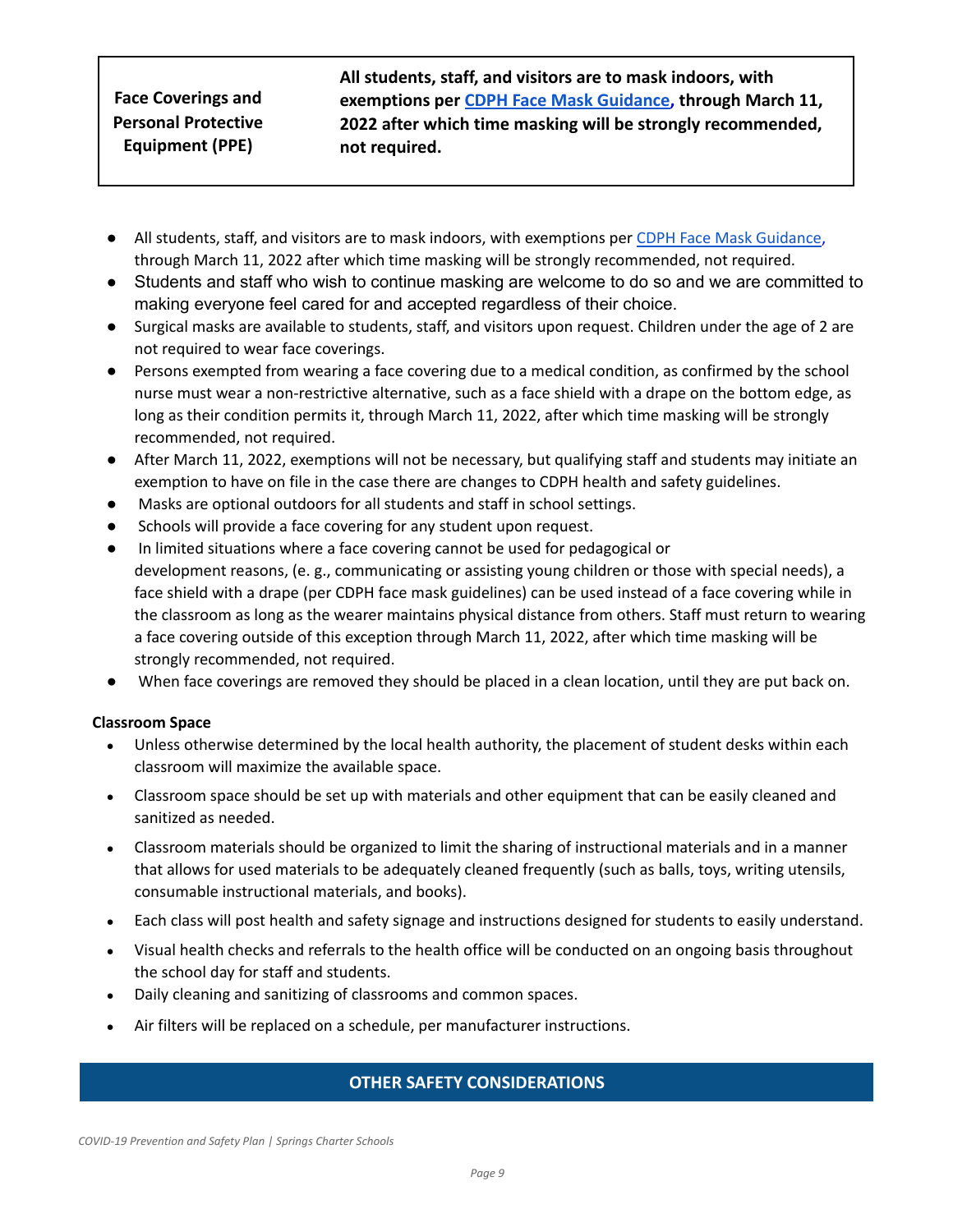## <span id="page-9-0"></span>**Master Schedule**

Facility Administrators will develop a written master schedule that outlines student activities from drop-off to dismissal. The master schedule will include the following:

- Extended time for drop-off designed to limit the number of students congregating in any area.
- Drop-off times for late-arriving students.
- Designated times for students to wash their hands or use hand sanitizer prior to entering a classroom. Scheduled transition times for handwashing should be at the beginning of the school day and when students return to class from lunch or recess. These times would be determined based on the number of handwashing stations available and the avoidance of students congregating with one another.
- Extended pick-up times that minimize congregated movements through the hallways and during the transition from school to cars

## <span id="page-9-1"></span>**Contact Tracing and Close Contacts**

All staff, students, and visitors must sign in and sign out when entering any facility. In addition:

- Facility Administrators must ensure that they know who has been on campus each day and which areas they visited.
- Staff, students, and visitors are advised to limit interactions with other groups in order to lower the risk of possible close contact with COVID-19.
	- Close Contact: A close contact is defined by CDC as "someone who was within 6 feet of an [infected](https://www.cdc.gov/coronavirus/2019-ncov/prevent-getting-sick/prevention.html#stay6ft) [person](https://www.cdc.gov/coronavirus/2019-ncov/prevent-getting-sick/prevention.html#stay6ft) (laboratory-confirmed or a clinically [compatible](https://www.cdc.gov/coronavirus/2019-ncov/hcp/clinical-guidance-management-patients.html) illness) for a cumulative total of 15 minutes or more over a 24-hour period (for example*, three individual 5-minute exposures for a total of 15 minutes).* An infected person can spread SARS-CoV-2 starting from 2 days before they have any symptoms (or, for asymptomatic patients, 2 days before the positive specimen collection date), until they meet criteria for [discontinuing](https://www.cdc.gov/coronavirus/2019-ncov/hcp/duration-isolation.html) home isolation.

## <span id="page-9-2"></span>**Ventilation**

Campus administrators and employee supervisors are responsible to ensure sufficient ventilation in all school classrooms and workspaces.

- Whenever possible, allow for natural ventilation through the use of outdoor spaces or open windows.
- If ventilation is a concern, contact the Facilities Department to determine if one of the following needs to be addressed:
	- Ventilation System evaluation
	- Central Air Filtration check
	- If warranted, the installation of air cleaners or upgraded air filters
- The Facilities Department will ensure that all ventilation requirements, Cal/OSHA requirements, and CDPH asthma safer cleaning methods are inspected and upgraded as required by the Healthy Schools Act.

<span id="page-9-3"></span>**Staff Safety** Springs Charter Schools considers the safety of all individuals within the school community as its highest priority and has put safety protocols in place for all staff,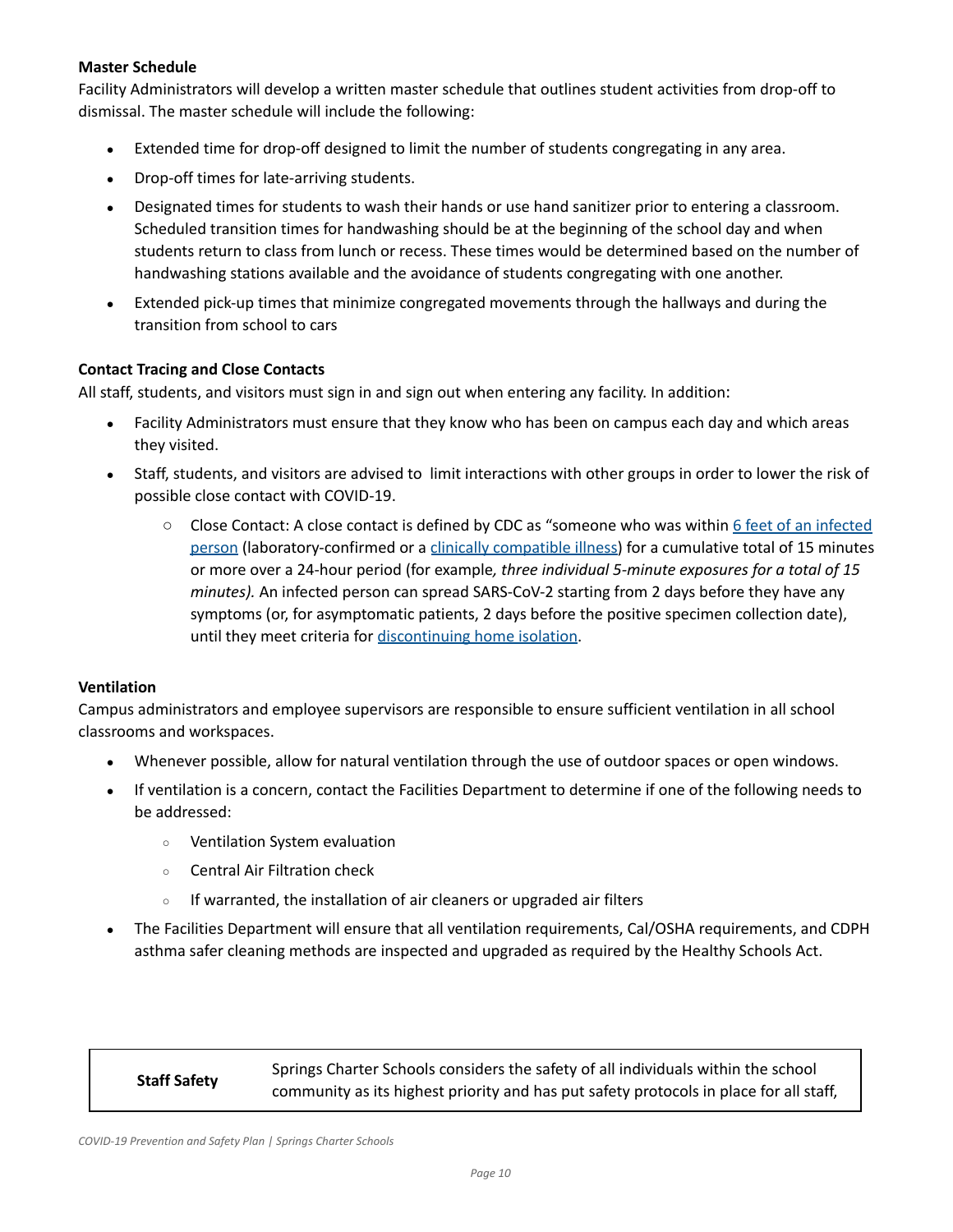## students, and visitors.

- All staff, students, and visitors will adhere to safety protocols outlined in this plan
- All campuses/facilities will post signage to remind staff, students, and visitors to adhere to requirements for wearing face coverings when indoors, symptom checks, and hand hygiene.
- All staff will complete any mandatory COVID-19 training that is provided for their position.
- Staff members with symptoms of COVID-19 infection are not to return for in-person instruction until they have met CDPH criteria to return to school for those with symptoms:
	- $\circ$  i. At least 24 hours have passed since resolution of fever without the use of fever-reducing medications; and
	- ii. Other symptoms have improved; and
	- iii. They have a negative test for SARS-CoV-2, OR a healthcare provider has provided documentation that the symptoms are typical of their underlying chronic condition (e.g., allergies or asthma) OR a healthcare provider has confirmed an alternative named diagnosis (e.g., Streptococcal pharyngitis, Coxsackie virus), OR at least 10 days have passed since symptom onset.
- All campuses and facilities will provide staff health services and protocols that includes daily optional temperature monitoring and symptoms check.
- Staff who are unable to return to in-person instruction or essential work should discuss their situation with their supervisor and HR to determine what accommodations can be made, such as continued distance work, returning to work in a designated area, etc.

**Visitors/Volunteers/ External Groups** Visitors, volunteers, and external groups during the school day will be limited to essential functions only.

- Due to current levels of community transmission of COVID-19, volunteers, visitors, and external groups will be limited and virtual options should be considered first.
- When determined by school administration that visitors, volunteers, and/or external groups may participate in school functions onsite, upon proof of vaccination status or verification of a negative test within a week of the activity to school administration.
	- CDPH [health](https://www.cdph.ca.gov/Programs/CID/DCDC/Pages/COVID-19/Order-of-the-State-Public-Health-Officer-Vaccine-Verification-for-Workers-in-Schools.aspx) order from August 11, 2021

## **SCHOOL CLEANING AND SANITATION**

## <span id="page-10-1"></span><span id="page-10-0"></span>**Daily Cleaning**

Trained custodial staff will clean frequently touched surfaces at all office and campus facilities daily whenever staff and students are on campus/facility.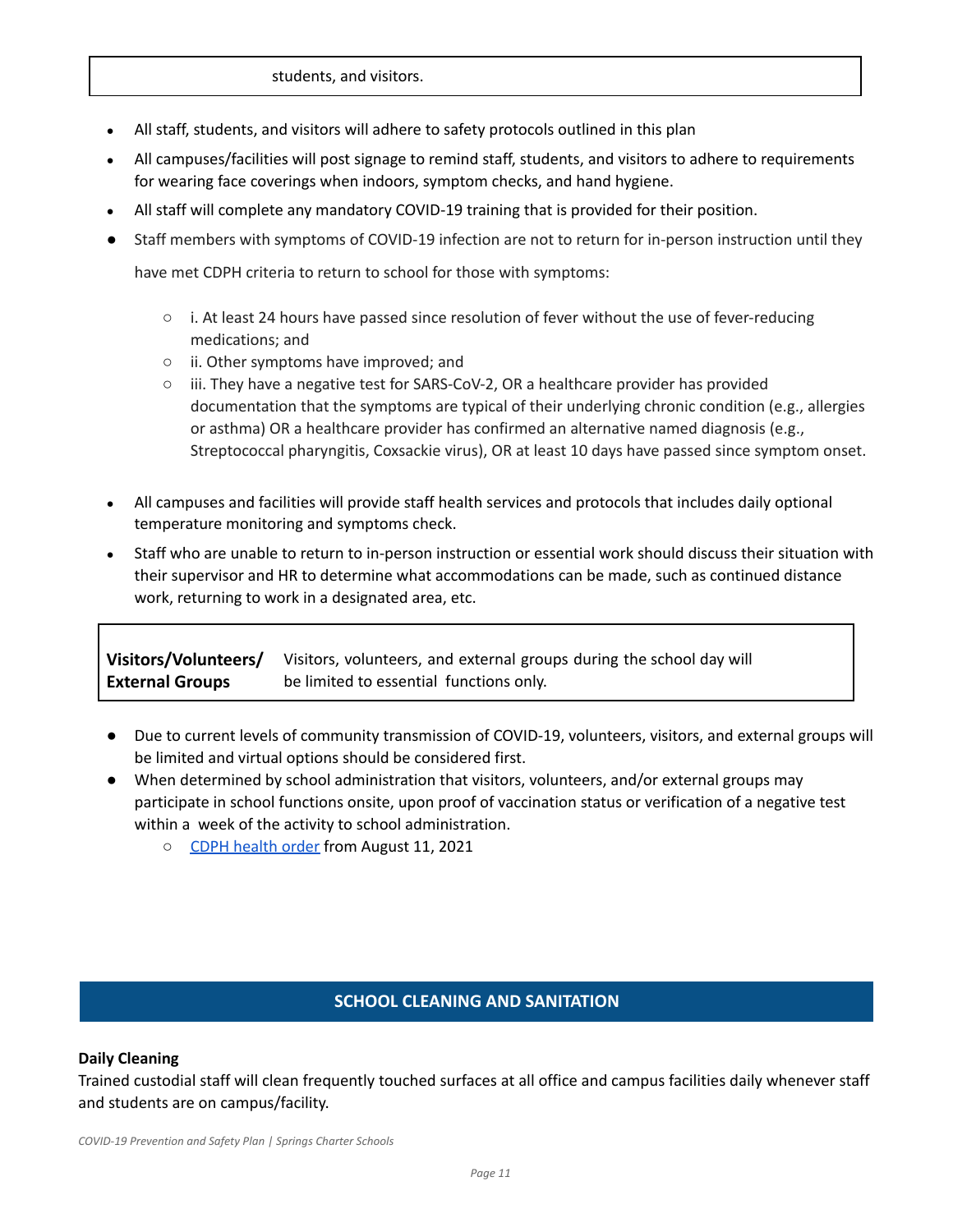Frequently touched areas include:

- Sink faucet handles
- Doorknobs
- Shared tables, desks, or chairs in between use by one individual or group to another
- Shared technology
- Shared play equipment, toys, instruction material in between use by one individual or group to another.

## <span id="page-11-0"></span>**Sanitizing and Disinfecting**

In alignment with the July 12, 2021 CDPH guidance for reopening for in-person instruction, school disinfection will limit the use of disinfecting chemicals to specific products recommended, and only in response to a specific situation that has resulted in a confirmed exposure. Staff should:

- Be aware of the risk related to disinfectant products on individuals with asthma and other health-related conditions.
- Avoid such products as bleach, acid, or ammonium compounds.
- Follow label directions for appropriate dilution rates and contact times.
- Use proper PPE when using cleaning and sanitizing products and equipment.
- Keep cleaning products away from students.

## Disinfecting will only be done during times when students are not on campus

**Exposure -** Cleaning & Disinfecting: In the event of an exposure to a confirmed case of COVID-19 the area of exposure will be disinfected prior to allowing students or staff to reenter.

## <span id="page-11-1"></span>**Drinking-Water Stations and Fountains**

Drinking fountains should be disabled and water bottle filling stations for staff and student use.

- Staff and students will bring their own water bottles from home.
- Each campus will be stocked with additional single-use or reusable water bottles for students and staff.

## <span id="page-11-2"></span>**Playgrounds**

Outdoor Playgrounds and natural play areas only need routine maintenance. Students should wash their hands before and after use. When hand hygiene is emphasized, cleaning of outdoor structures is not required between stable or cohort groups.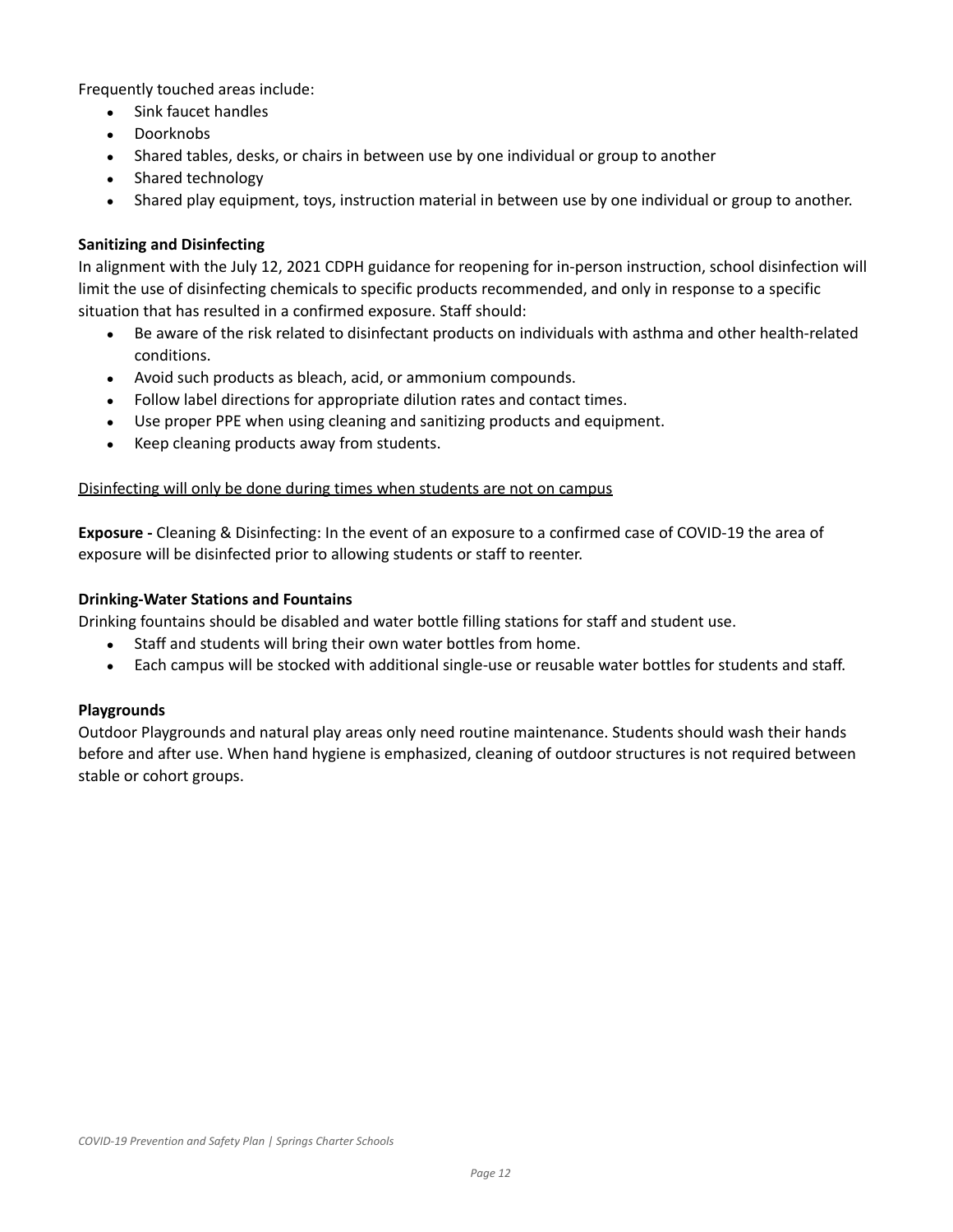## **TESTING AND VACCINES**

## <span id="page-12-1"></span><span id="page-12-0"></span>**COVID-19 Testing for Staff and Students**

The school has a written process to ensure staff and students participate in all required testing based on CDPH guidance. Testing requirements apply to all staff working directly with students.

Options for Testing:

- Springs is currently offering free COVID-19 testing at many of our student center locations and administrative offices for both staff and families in a partnership with CDPH's Valencia Branch Laboratory. For locations and times, please see the following link <https://springscs.org/prevention-safety-plan>
- In addition to Springs testing locations, staff and families will be supported by Springs Health Services to find additional local COVID-19 testing centers or with an individual's health care providers.

• Staff may access testing through their family insurance plans.

Link to state testing assistance: **COVID-19 Testing Sites in [California](https://www.arcgis.com/apps/Nearby/index.html?appid=43118dc0d5d348d8ab20a81967a15401&distance=10&find=97389%252C%2520Tangent%252C%2520Oregon)**

## **Staff Responsible: Facility Administrator, employee supervisor, school nurse, COVID-19 network administrator**

- All staff will be allowed to get tested for COVID-19 before, during, or after work hours. Staff must notify their supervisor in advance to make arrangements for coverage while they are absent from campus.
- All staff who have tested positive for COVID-19 will contact their supervisor, the facility administrator, and the school nurse immediately.
- All staff who have tested positive for COVID-19 will contact the school nurse for additional guidance on isolation, and return to work procedures and timelines.
- In the event of exposure within the workplace, principals and supervisors will increase their efforts to ensure that all staff who are working with students are actively involved in surveillance testing.

<span id="page-12-3"></span><span id="page-12-2"></span>

|                 | CDPH strongly recommends that all persons eligible to receive the COVID-19 vaccines       |
|-----------------|-------------------------------------------------------------------------------------------|
| <b>Vaccines</b> | receive them at the first opportunity. Springs will also be in compliance with the recent |
| for Staff       | CDPH order requiring school workers to be vaccinated or comply with weekly diagnostic     |
|                 | testing.                                                                                  |

## **Vaccination Verification**

In compliance with the recent CDPH [health](https://www.cdph.ca.gov/Programs/CID/DCDC/Pages/COVID-19/Order-of-the-State-Public-Health-Officer-Vaccine-Verification-for-Workers-in-Schools.aspx) order from August 11, 2021, all vaccinated employees will need to submit proof of vaccination to Springs Health Services. This may be submitted as:

- COVID-19 Vaccination Record Card (issued by the Department of Health and Human Services Centers for Disease Control & Prevention or WHO Yellow Card) which includes name of person vaccinated, type of vaccine provided and date last dose administered); or
- A photo of a Vaccination Record Card as a separate document; or
- A photo of the Vaccination Record Card stored on a phone or electronic device; or
- Documentation of COVID-19 vaccination from a health care provider; or
- Digital record that includes a QR code that when scanned by a SMART Health Card reader displays to the reader client name, date of birth, vaccine dates and vaccine type; or
- Documentation of vaccination from other contracted employers who follow these vaccination records guidelines and standards.

It is important to note that employees whose vaccination status is unknown or for whom documentation is not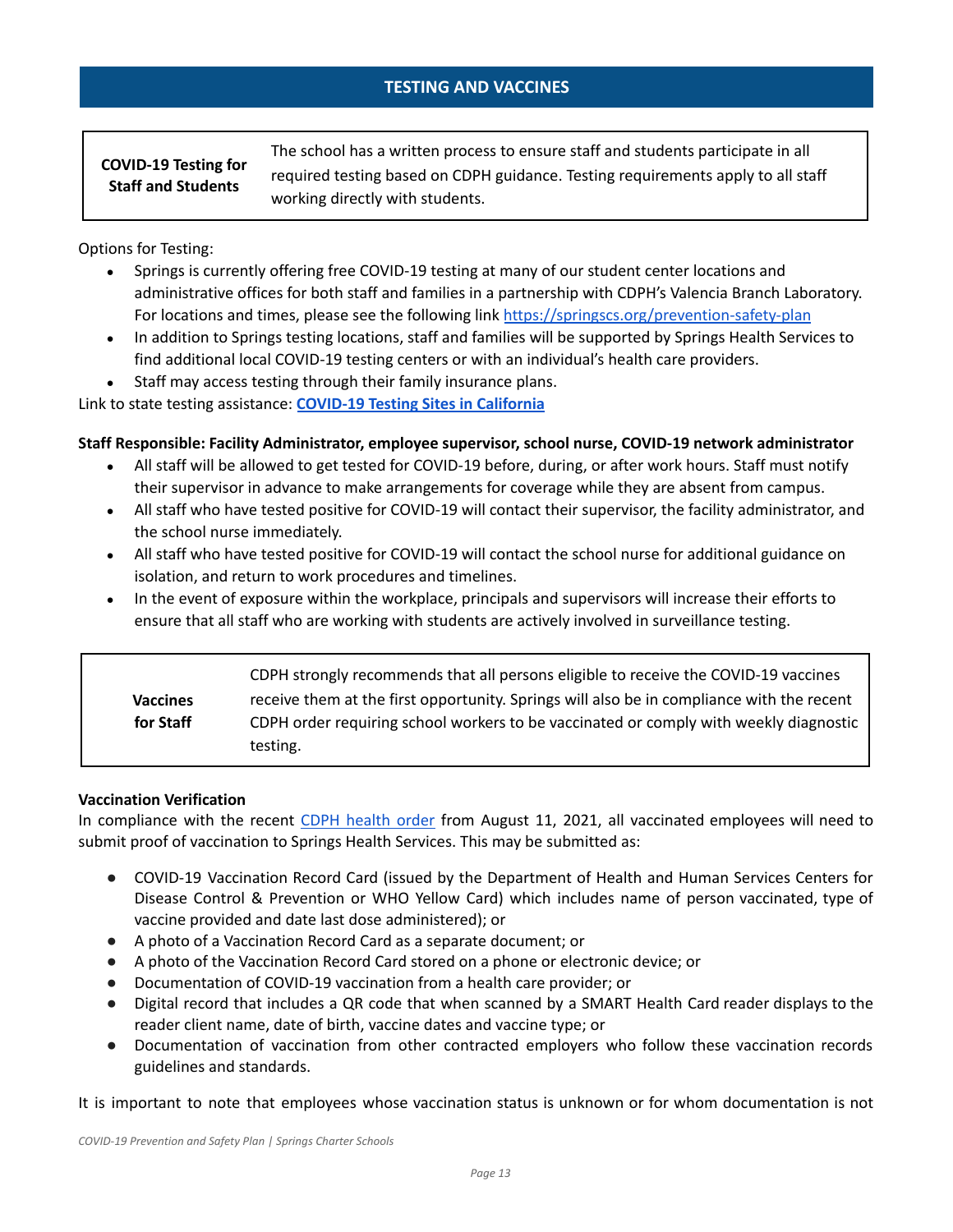provided must be considered unvaccinated and will be required to undergo diagnostic screening testing weekly. This information will only be available to Springs Health Services and an employee's direct supervisor.

## **Testing Requirements**

As outlined in the health order, asymptomatic unvaccinated, incompletely vaccinated, or employees who do not have verification of vaccination are required to undergo weekly diagnostic screening testing.

All staff at Springs Charter Schools will receive information on the importance of receiving the COVID-19 vaccine and its implications for the school and community at large.

- In addition to the COVID-19 vaccine program, staff and parents of students will be encouraged to be immunized against influenza unless contradicted by personal medical conditions or advice from their primary care provider.
- The school nurse will be available to provide individual consultation and info about the vaccine program.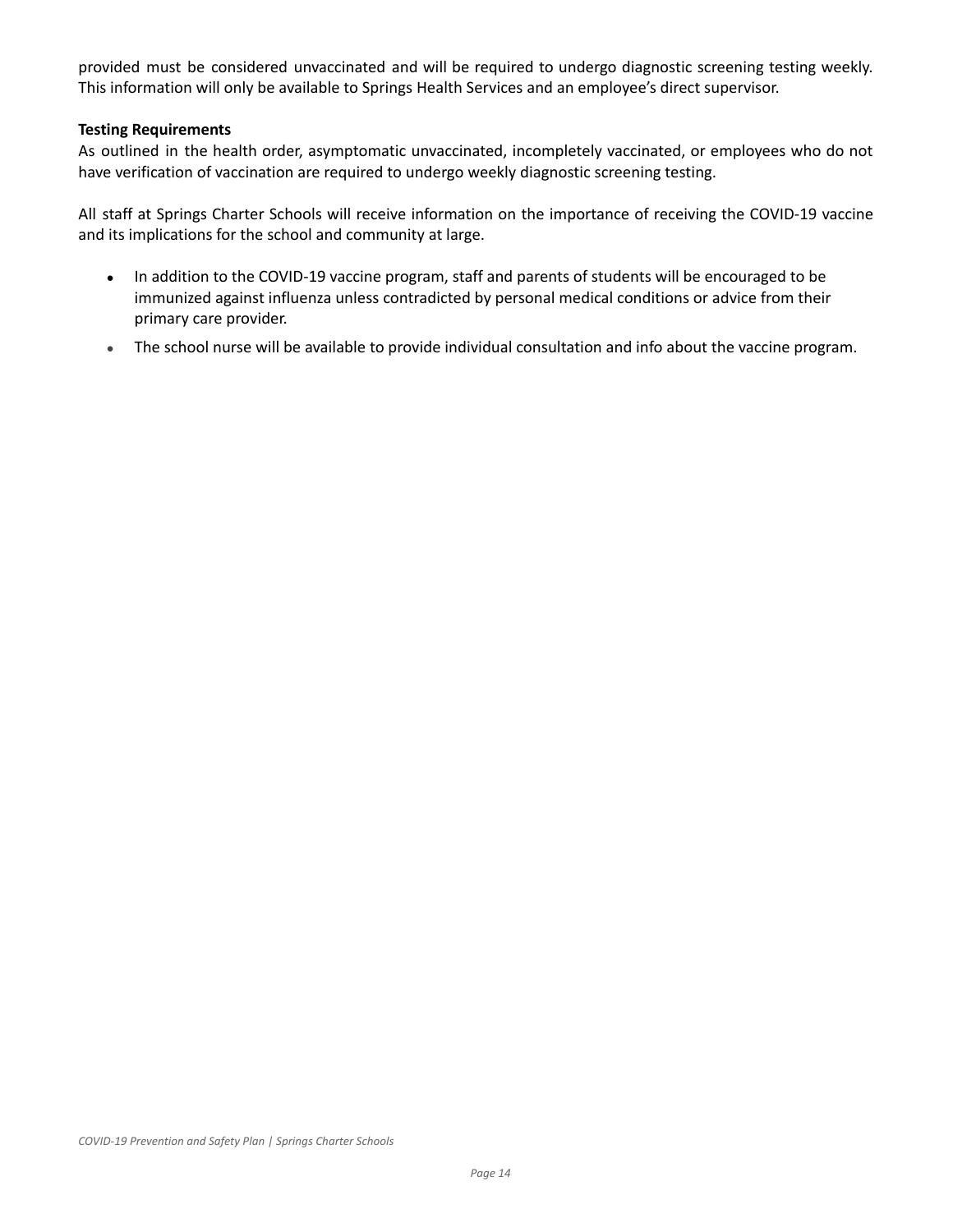## **NOTIFICATION OF EXPOSURE AND REPORTING**

## <span id="page-14-1"></span><span id="page-14-0"></span>**Reporting Requirements for All Stakeholders**

All individuals, whether they are accessing their work (staff) or instructional program (students) are required to report any known or suspected cases of exposure to a confirmed case.

## **Students Exposed to Someone with COVID-19**

School staff will notify students who spent more than a cumulative total of 15 minutes (within a 24-hour time period) in a shared indoor airspace (e.g., classroom) with someone with COVID-19 during their period of infectiousness.

> a. Notifications will be sent to "groups" of exposed students (e.g., classmates, teammates, cohorts, etc.)

b. Notifications will be provided to all individuals considered exposed, including those who are vaccinated and/or recently infected.

Exposed students, regardless of COVID-19 vaccination status, should get tested for COVID-19 with at least one diagnostic test obtained within 3-5 days after last exposure, unless they had COVID-19 within the last 90 days.

> a. Exposed students who had COVID-19 within the last 90 days should monitor for symptoms. If symptoms develop, they should isolate and get tested with an antigen test. b. In the event of wide-scale and/or repeated exposures, broader (e.g., grade-wide or campus-wide) once weekly testing for COVID-19 may be considered until such time that exposure events become less frequent.

Exposed students may continue to take part in all aspects of K-12 schooling, including sports and extracurricular activities, unless they develop symptoms or test positive for COVID-19. They should test as recommended, report positive test results to the school, and follow other components of this guidance, including wearing masks as is strongly recommended.

As an alternative option for exposed students, virtual learning for the full or partial duration of the 10 day quarantine period is acceptable. Students or families interested in this option should contact the school's front office and teacher for support and information.

## <span id="page-14-2"></span>**Staff or Students Displaying Symptoms of COVID-19**

Staff members and students with symptoms of COVID-19 infection are not to return for in-person instruction until they have met CDPH criteria to return to school for those with symptoms:

i. At least 24 hours have passed since resolution of fever without the use of fever-reducing medications; and

ii. Other symptoms have improved; and

iii. They have a negative test for SARS-CoV-2, OR a healthcare provider has provided documentation that the symptoms are typical of their underlying chronic condition (e.g., allergies or asthma) OR a healthcare provider has confirmed an alternative named diagnosis (e.g., Streptococcal pharyngitis, Coxsackie virus), OR at least 10 days have passed since symptom onset.

### **Staff or Student with Confirmed COVID-19 Exposure**

An individual is considered to have a confirmed case of COVID-19 if they have received a positive test result or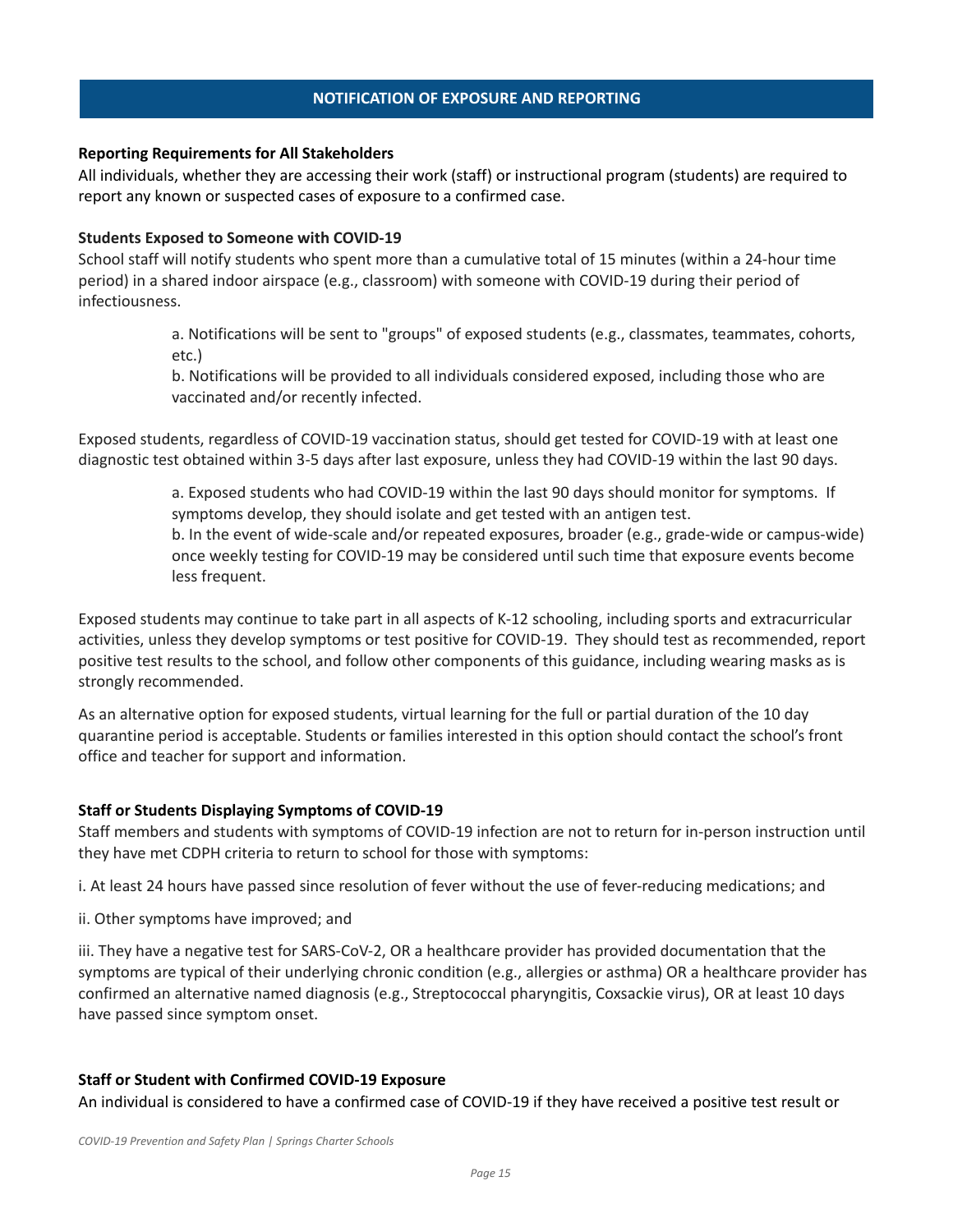have been diagnosed with the virus by a healthcare professional based on symptoms.

The following action will be taken when working with an individual with a confirmed case of COVID-19:

- **Immediately isolate the individual from others**, either by sending them home or moving them to the school's isolation room until they can be safely transported home.
- **Notify the individual or the parent of the student** that they should get tested, contact their primary healthcare provider, and stay home and monitor their symptoms.
- **Immediately conduct a contact tracing investigation**, notify any individuals that were in contact with the individual that they may have been exposed to the virus.
- **Evacuate the area of the exposure** until such time as custodial staff can disinfect.
- In collaboration with the Senior Director of Academies or the Senior Director of Independent Learning Program (independent study) programs or other senior leadership staff, **determine if a partial or full closure needs to take place**.

## **Reporting Requirements**

The following notification actions will be taken when addressing a possible exposure:

- Notify all individuals that may have been exposed based on the contact tracing Investigation findings.
- In order to reduce stress and respond to individual questions, it is recommended that notification to staff and parents of students be conducted by phone rather than email or text, whenever feasible.
- Notify the local county health department.
- Notify the school nurse.
- If applicable, notify the employee's supervisor of the confirmed case.
- If the confirmed individual is an employee of the school, remind them to contact HR for additional support about leave times and other benefits.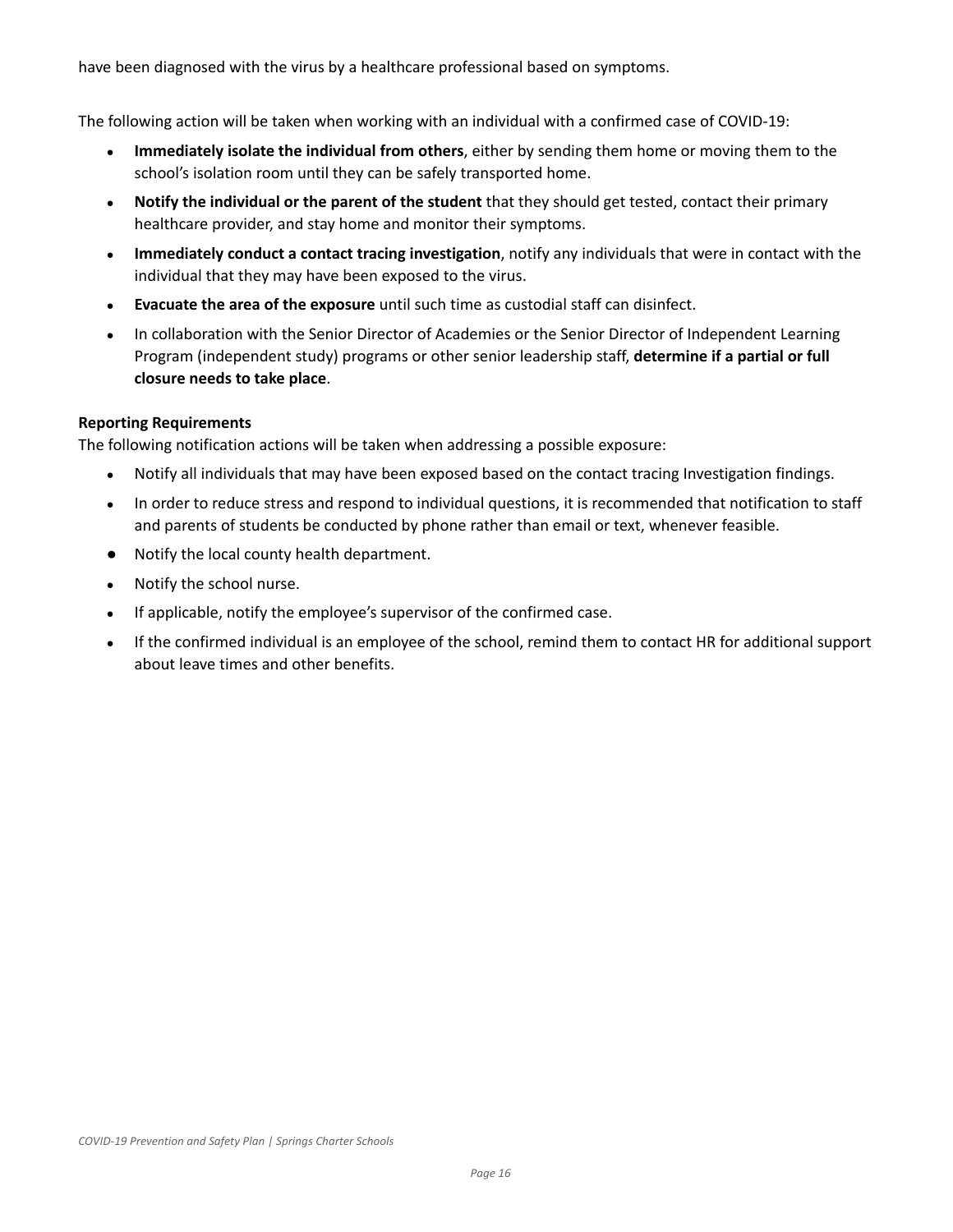## **FACILITY CLOSURE PROCEDURES**

### <span id="page-16-1"></span><span id="page-16-0"></span>**Immediate Response to a Reported Exposure**

It is critical that school staff and administrators **respond immediately** to any reported case of confirmed or suspected COVID-19 situation.

- When an on-campus exposure has been reported, **remove all individuals from the exposed area.**
- Interview the individual to determine who they have been in contact with in the past 2 days.
- **Within 15 minutes of notification, conduct the contact tracing Investigation** to determine the scope of the possible exposure. Compile a list of persons who were in close contact to the confirmed positive case based on the investigation process.
- Be aware of any staff and students that are at a higher risk of severe reaction to the virus and take action accordingly.
- Consult with the **Springs Health Services or local health authority** as needed.
- **Notify individuals, preferably by phone contact rather than email**, about the possible exposure.
- **Continue to follow up with possibly exposed individuals and provide guidance** in alignment with CDPH and local health authority about symptoms monitoring, possible quarantine, testing, and when they may safely return to the school or the workplace.

## <span id="page-16-2"></span>**Tracing Investigation of an Individual or Cluster of Exposures**

Measures for investigating an individual case or an outbreak of cases:

- Once the area of suspected exposure has been secured, the facility administrator will conduct an investigation to determine the extent of possible exposure.
- Investigation steps include:
	- $\circ$  Ask the confirmed individual for a list of persons that they have come in contact with in the past five days.
	- Review Tracing documents, sign-in/sign-out sheets, schedules, and class rosters to obtain a list of persons that may have come in contact with the confirmed case.
	- Consult with the direct supervisor and the Springs Health Services to determine the next steps in accordance with local and state health department guidance.
	- Determine if a partial or full closure is required.
	- The school nurse will notify the local health department for reporting and consultation.
	- $\circ$  Follow notification protocols to ensure that all persons that potentially came in contact with the confirmed case receive appropriate guidance.
- CDPH defines an outbreak as 3 or more confirmed or probable cases of staff or students occurring over a 14 day period.
- If there is a suspected outbreak, consult with the local health authority to determine if the facility must be closed.
- The school nurse will report all COVID-19 cases and contacts to the local health authority.

### <span id="page-16-3"></span>**Authority for Partial Facility Closure**

When exposure to a confirmed case of COVID-19 occurs, it may be necessary to partially close an area of the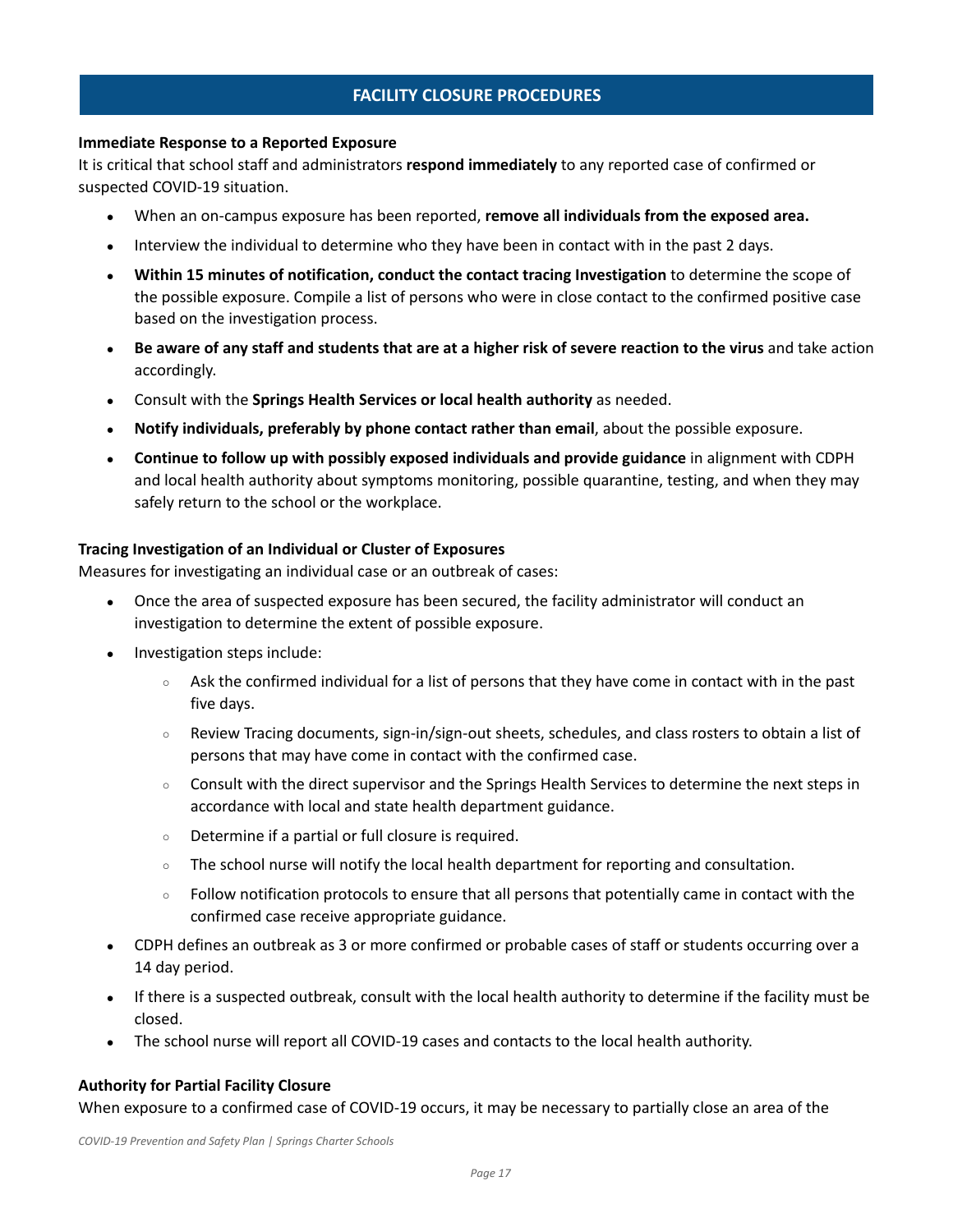facility for a period of time to allow for disinfection of the area.

- Once the area is secured, and the individual with a confirmed case is isolated, the facility administrator will conduct the Tracing Investigation and create a list of students and staff, and others that may have come into contact with the positive case.
- The facility administrator, in collaboration with their supervisor, has the authority to determine if a partial closure for the purpose of disinfecting the area or addressing staffing is warranted.
- Any close contacts will be notified of the exposure and provide next-step guidance (see instructions under full facility closure, below).
- The campus administrator, in collaboration with their supervisor, will 1) notify parents and staff of the partial closure, 2) determine the date for reopening the area after disinfection, 3) and send an internal notification to school leadership staff and the school nurse.

## <span id="page-17-0"></span>**Facility Closure**

Once the confirmed case has been isolated and the area secured, a determination should be made about whether or not the facility should be closed.

- The new guidance allows for a facility to remain open when a confirmed case or a small cluster of cases occur while the campus is open for in-person instruction.
- Facility administrators will work with their supervisor, the school nurse, and local health authority to determine if a full campus closure is warranted.
- Facility administrators will work with their supervisor to ensure that notifications to all individuals affiliated with the campus are notified and provide "next steps" for ensuring that they watch for symptoms, self-quarantine, and seek medical assistance if needed.
- In the event of a closure, all work and instruction will be provided through distance options.
- The facility administrator will make arrangements for sanitizing the facility before staff and students are allowed to return.
- The senior director or affiliated leadership staff will notify the school community of the closure through email or the school's "school closure" chat and/or Titan alert system.

## <span id="page-17-1"></span>**Authority for Facility Quarantine**

The local department of health has full authority in ensuring the health and safety of the local community. The school nurse is assigned as the liaison between the school and the local health department to ensure proper reporting procedures, school closures, and facility reopenings are conducted appropriately.

- All confirmed cases of COVID-19 will be immediately reported to the school nurse who will complete required health department procedures for reporting and monitoring each situation.
- School leaders and administrators will provide the school nurse with needed information to assist in the reporting process, including a line list of close contacts at the school.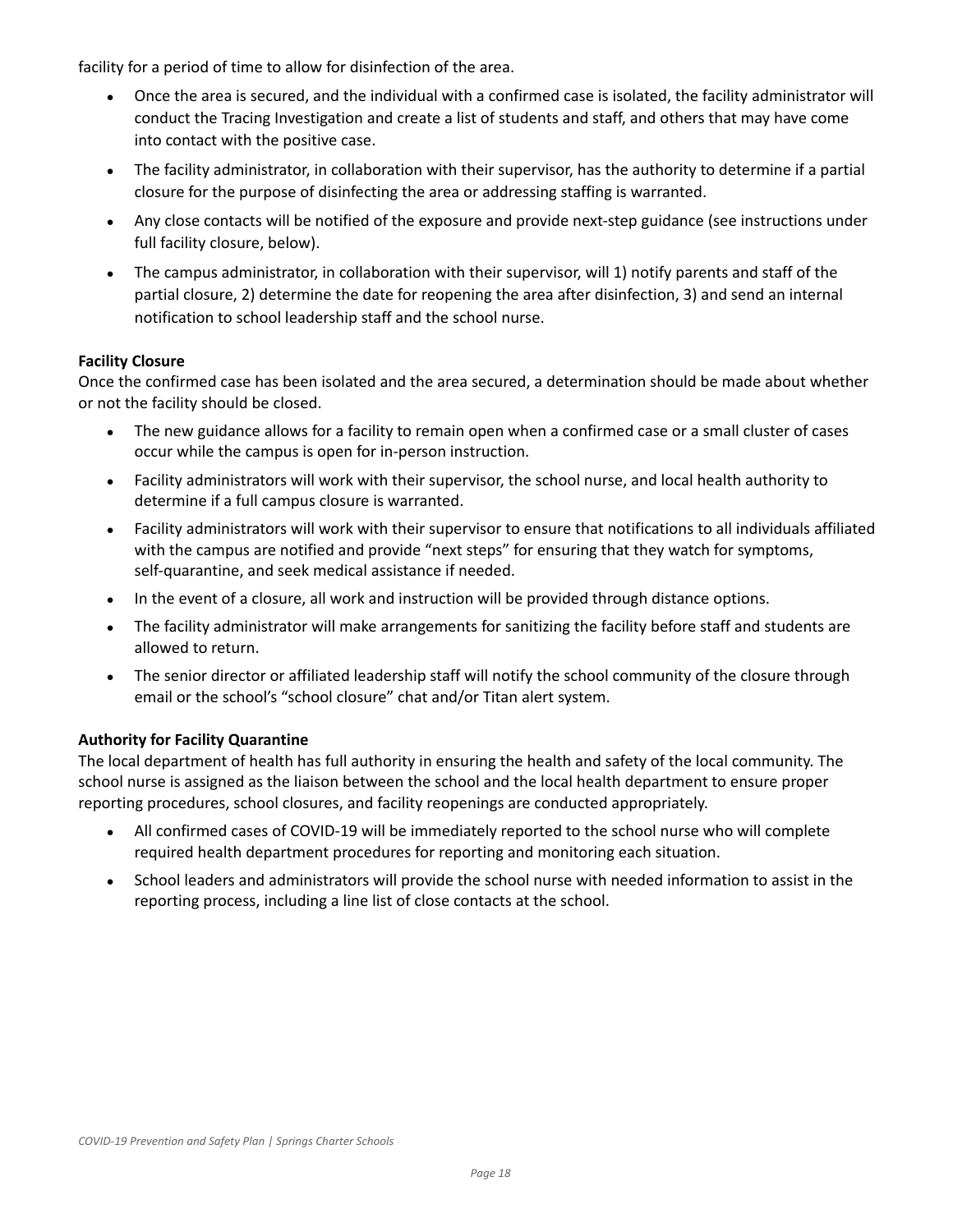## **REPORTING A CONFIRMED CASE OF COVID-19**

<span id="page-18-0"></span>**Reporting an Exposure:** All staff, supervisors, and parents will be trained on school protocols to report any possible exposure to COVID-19.

- All staff, parents, students, and visitors to any school facility must report to the facility administrator or other school official when they or their student has been exposed to or has a confirmed or suspected case.
- Employees must report any suspected or confirmed case of COVID-19 to their supervisor and remain home.
- Return to work or school criteria is set forth by the CDPH guidance and the local health authority. Staff must contact the school nurse to obtain clearance to return to work. In addition, staff will consult with the school nurse or CDPH guidance to determine when a student may return to the classroom
- All confirmed cases of COVID-19 must be reported by the employee's supervisor and facility administrator to the school nurse. Reported information is highly confidential and protected information under FERPA and HIPAA. The school nurse will notify Risk Management/Workers Compensation.
- All administrative staff will work closely with the school nurse's office to ensure that all local health department report requirements are completed in an efficient and timely manner.

## **REOPENING A FACILITY AFTER A CLOSURE**

## <span id="page-18-1"></span>**Re-opening a Campus after a Full Facility Closure**

Prior to reopening a facility or campus after a full facility closure, the facility administrator must schedule a Reopening Meeting with senior leadership staff from HR, Health Services, and Academy or Independent Learning Program (independent study), and the school nurse.

The purpose of the meeting is to confirm that the facility meets the local health department's requirements to reopen, that all essential employees are available to maintain the health operations of the campus, and that all internal notifications and communications have occurred.

This meeting will be scheduled to occur during the 14 day period that the campus is closed.

## **ATHLETICS AND EXTRACURRICULAR ACTIVITIES**

<span id="page-18-2"></span>Springs Charter Schools has developed a safety plan based on the county tiers of risk of transmission of COVID-19. The plan is aligned with California Interscholastic Federation (CIF) Sports Medicine Advisory and California Department of Health (CDPH), California Department of Education (CDE). The plan outlines the level and duration of a gradual return to full physical athletics and performing arts.

School administrators that wish to offer students an athletic or performing arts option should contact the school's Athletic Department or COVID-19 Network Administrator.